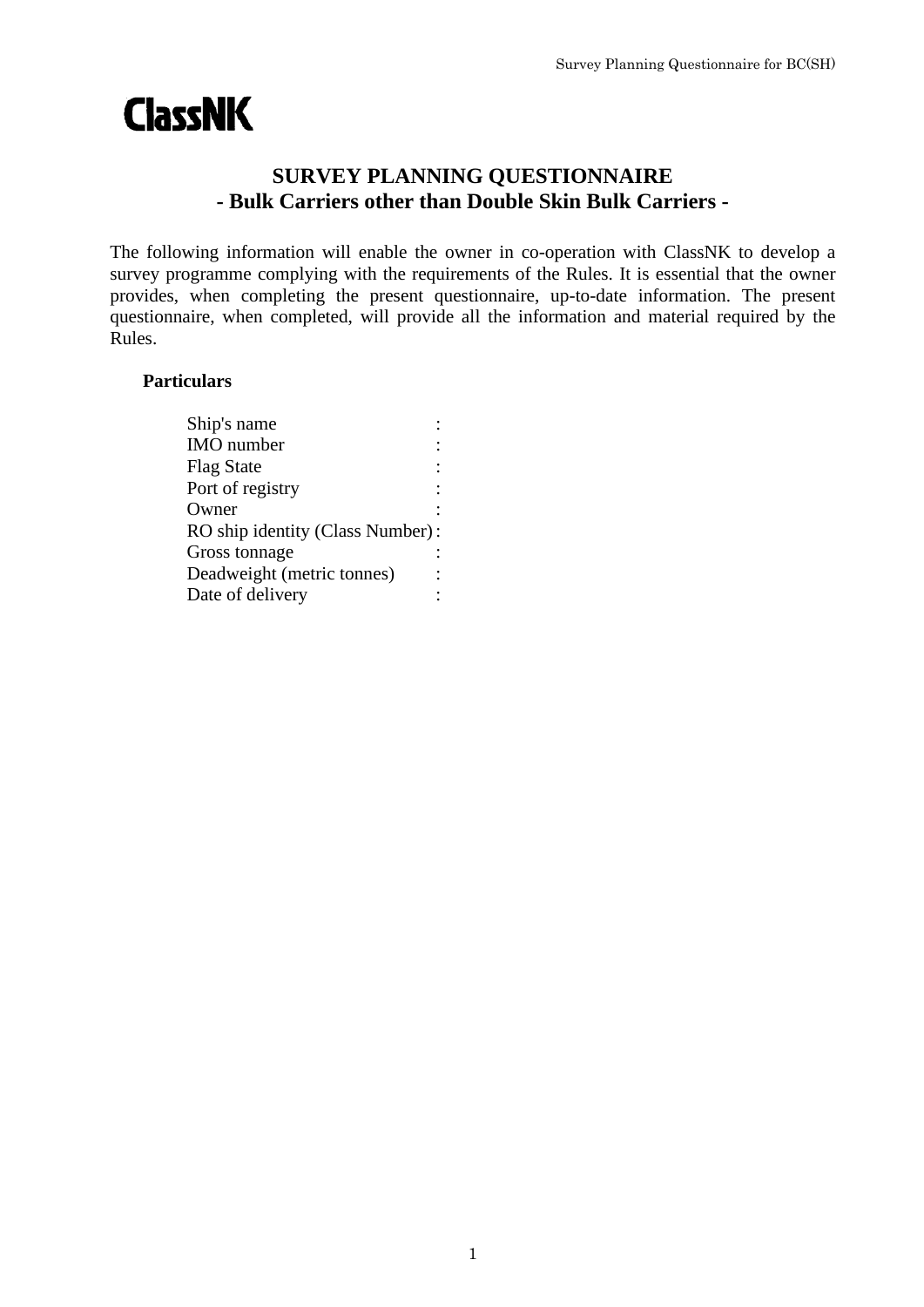#### **Information on access provision for close-up surveys and thickness measurement:**

The owner shall indicate, in the table below, the means of access to the structures subject to close-up survey and thickness measurement. A close-up survey is an examination where the details of structural components are within the close visual inspection range of the attending surveyor, i.e. preferably within reach of hand.

| Table SPQ1              |                                     |                                                      |                             |              |                |                         |                                    |  |  |  |
|-------------------------|-------------------------------------|------------------------------------------------------|-----------------------------|--------------|----------------|-------------------------|------------------------------------|--|--|--|
| <b>Hold/Tank</b><br>No. | <b>Structure</b>                    | <b>Permanent</b><br><b>Means</b> of<br><b>Access</b> | <b>Temporary</b><br>staging | <b>Rafts</b> | <b>Ladders</b> | <b>Direct</b><br>access | Other means<br>(please<br>specify) |  |  |  |
| $\overline{F}$ . P.     | Fore Peak                           |                                                      |                             |              |                |                         |                                    |  |  |  |
| A.P.                    | Aft Peak                            |                                                      |                             |              |                |                         |                                    |  |  |  |
|                         | Hatch side coamings                 |                                                      |                             |              |                |                         |                                    |  |  |  |
|                         | Topside sloping plate               |                                                      |                             |              |                |                         |                                    |  |  |  |
|                         | Upper stool plating                 |                                                      |                             |              |                |                         |                                    |  |  |  |
|                         | Cross deck                          |                                                      |                             |              |                |                         |                                    |  |  |  |
| Cargo Holds             | Side shell, frames &<br>brackets    |                                                      |                             |              |                |                         |                                    |  |  |  |
|                         | Transverse bulkhead                 |                                                      |                             |              |                |                         |                                    |  |  |  |
|                         | Hopper tank platting                |                                                      |                             |              |                |                         |                                    |  |  |  |
|                         | Lower stool plating                 |                                                      |                             |              |                |                         |                                    |  |  |  |
|                         | Tank top                            |                                                      |                             |              |                |                         |                                    |  |  |  |
| Topside<br>Tanks        | Underdeck structure                 |                                                      |                             |              |                |                         |                                    |  |  |  |
|                         | Side shell & structure              |                                                      |                             |              |                |                         |                                    |  |  |  |
|                         | Sloping plate & structure           |                                                      |                             |              |                |                         |                                    |  |  |  |
|                         | Webs & bulkheads                    |                                                      |                             |              |                |                         |                                    |  |  |  |
|                         | Hopper sloping plate &<br>structure |                                                      |                             |              |                |                         |                                    |  |  |  |
| Hopper<br>Tanks         | Side shell & structure              |                                                      |                             |              |                |                         |                                    |  |  |  |
|                         | <b>Bottom</b> structure             |                                                      |                             |              |                |                         |                                    |  |  |  |
|                         | Webs & bulkheads                    |                                                      |                             |              |                |                         |                                    |  |  |  |
|                         | Double bottom<br>structure          |                                                      |                             |              |                |                         |                                    |  |  |  |
|                         | Upper stool internal<br>structure   |                                                      |                             |              |                |                         |                                    |  |  |  |
|                         | Lower stool internal<br>structure   |                                                      |                             |              |                |                         |                                    |  |  |  |
|                         |                                     |                                                      |                             |              |                |                         |                                    |  |  |  |
|                         |                                     |                                                      |                             |              |                |                         |                                    |  |  |  |
|                         |                                     |                                                      |                             |              |                |                         |                                    |  |  |  |
|                         |                                     |                                                      |                             |              |                |                         |                                    |  |  |  |
|                         |                                     |                                                      |                             |              |                |                         |                                    |  |  |  |
|                         |                                     |                                                      |                             |              |                |                         |                                    |  |  |  |

Applicable access provisions are to be ticked.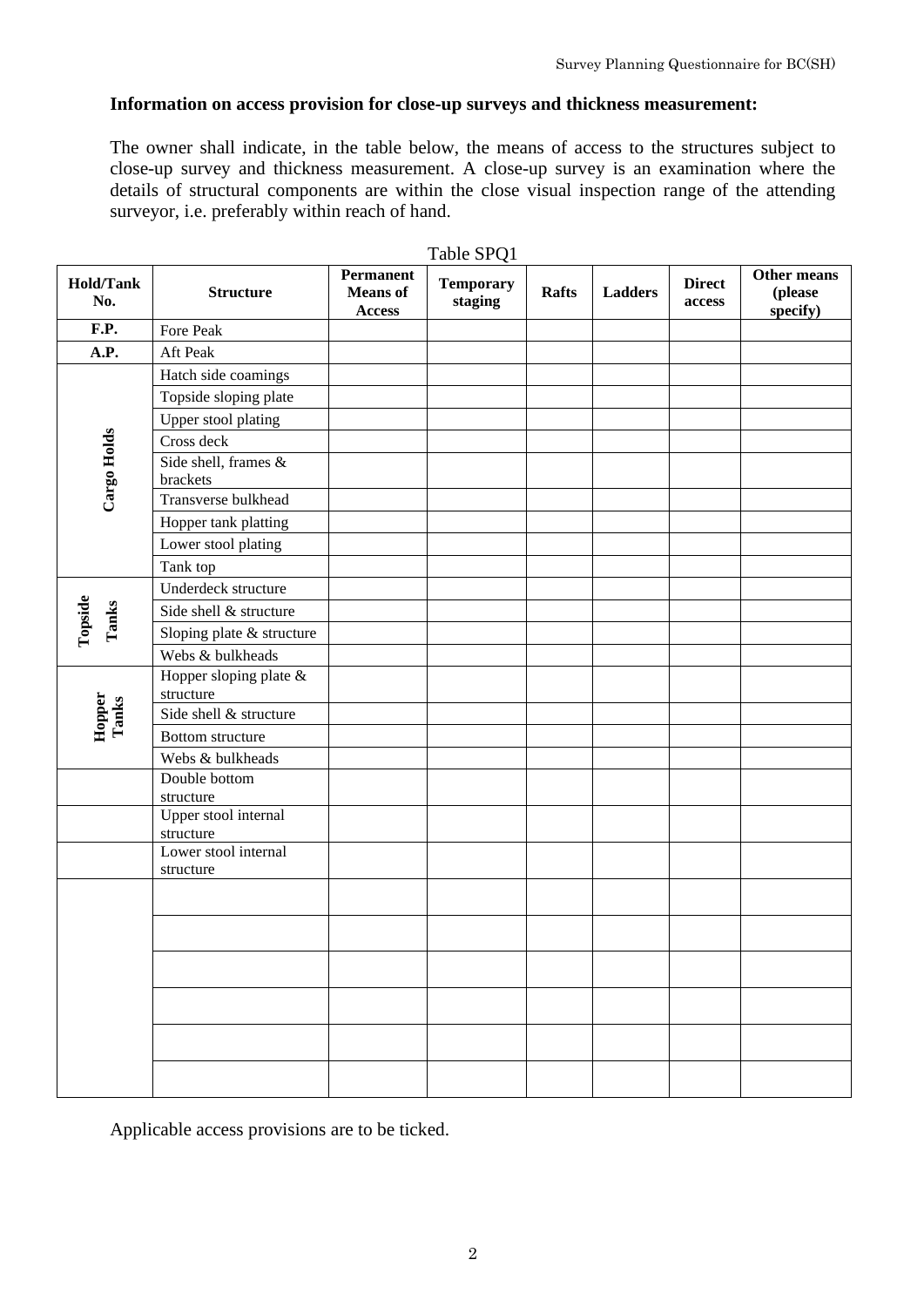| History of bulk cargoes of a corrosive nature (e.g. high sulphur content) |  |  |  |  |  |
|---------------------------------------------------------------------------|--|--|--|--|--|
|                                                                           |  |  |  |  |  |
|                                                                           |  |  |  |  |  |
|                                                                           |  |  |  |  |  |
|                                                                           |  |  |  |  |  |
|                                                                           |  |  |  |  |  |
|                                                                           |  |  |  |  |  |
|                                                                           |  |  |  |  |  |
|                                                                           |  |  |  |  |  |
|                                                                           |  |  |  |  |  |
|                                                                           |  |  |  |  |  |
|                                                                           |  |  |  |  |  |
|                                                                           |  |  |  |  |  |
|                                                                           |  |  |  |  |  |
|                                                                           |  |  |  |  |  |
|                                                                           |  |  |  |  |  |
|                                                                           |  |  |  |  |  |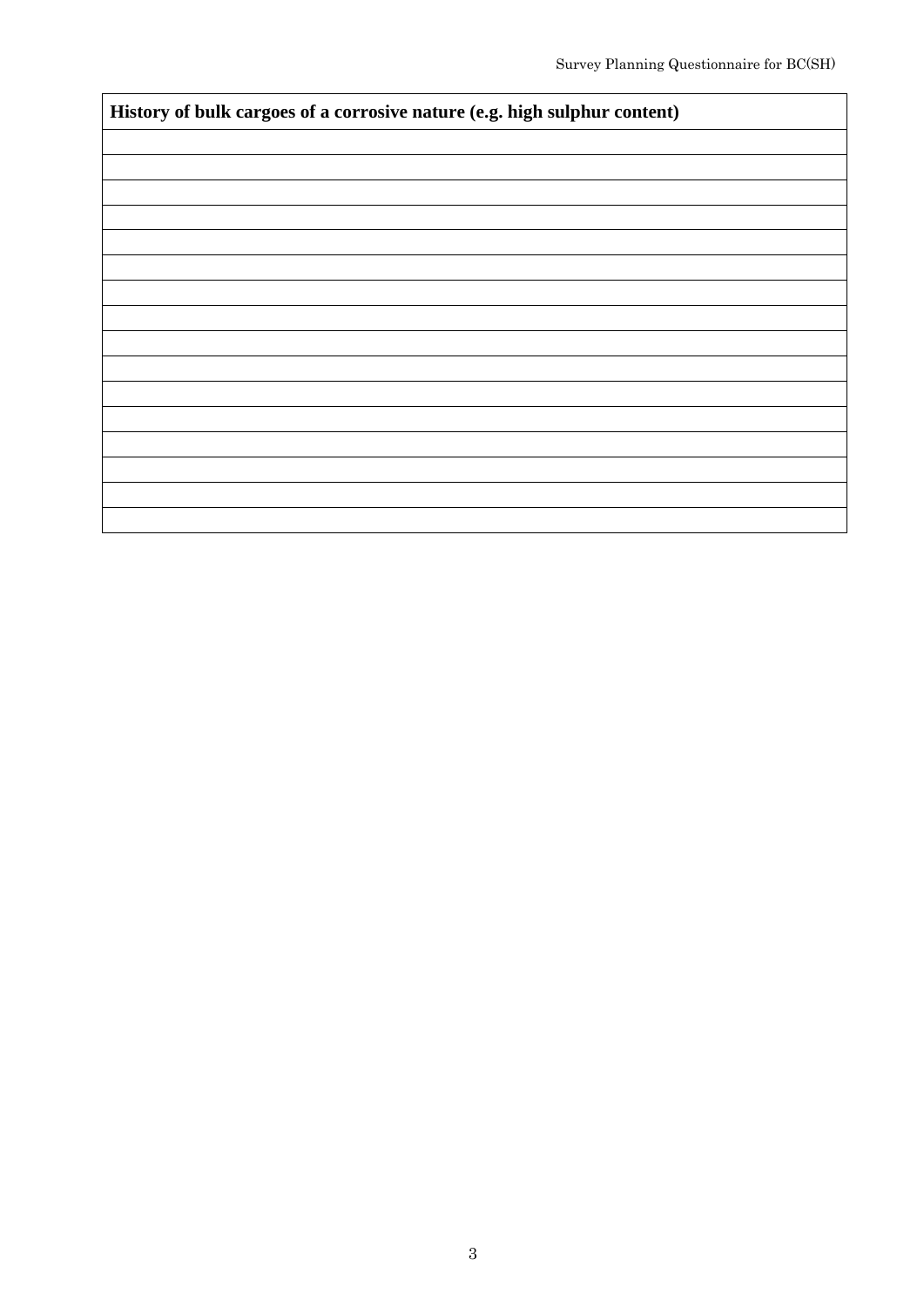#### **Owner's inspections**

Using a format similar to that of the table below (which is given as an example), the owner shall provide details of the results of their inspections, for the last 3 years on all cargo holds and ballast tanks and void spaces within the cargo area, including peak tanks.

| Hold or Tank No.           | <b>Corrosion</b><br>protection<br>(1) | Coating<br>extent<br>(2) | Coating<br>condition<br>(3) | <b>Structural</b><br>deterioration<br>(4) | Hold and<br><b>Tank damage</b><br>history<br>(5) |
|----------------------------|---------------------------------------|--------------------------|-----------------------------|-------------------------------------------|--------------------------------------------------|
| Cargo holds                |                                       |                          |                             |                                           |                                                  |
|                            |                                       |                          |                             |                                           |                                                  |
|                            |                                       |                          |                             |                                           |                                                  |
| <b>Topside tanks</b>       |                                       |                          |                             |                                           |                                                  |
|                            |                                       |                          |                             |                                           |                                                  |
|                            |                                       |                          |                             |                                           |                                                  |
| <b>Hopper tanks</b>        |                                       |                          |                             |                                           |                                                  |
|                            |                                       |                          |                             |                                           |                                                  |
|                            |                                       |                          |                             |                                           |                                                  |
|                            |                                       |                          |                             |                                           |                                                  |
| Double bottom tanks        |                                       |                          |                             |                                           |                                                  |
|                            |                                       |                          |                             |                                           |                                                  |
| <b>Upper stools</b>        |                                       |                          |                             |                                           |                                                  |
|                            |                                       |                          |                             |                                           |                                                  |
|                            |                                       |                          |                             |                                           |                                                  |
| <b>Lower stools</b>        |                                       |                          |                             |                                           |                                                  |
|                            |                                       |                          |                             |                                           |                                                  |
|                            |                                       |                          |                             |                                           |                                                  |
| Fore peak                  |                                       |                          |                             |                                           |                                                  |
| Aft peak                   |                                       |                          |                             |                                           |                                                  |
| Miscellaneous other spaces |                                       |                          |                             |                                           |                                                  |
|                            |                                       |                          |                             |                                           |                                                  |

Note: Indicate tanks which are used for oil/ballast

- 1) HC=hard coating; SC=soft coating; A=anodes; NP=no protection; Name of owner's representative:
- 2) U=upper part; M=middle part; L=lower part; C=complete
- 3) G=good; F=fair; P=poor; RC=recoated (during the last 3 years)
- 4) N= no findings recorded; Y= findings recorded, description of findings is to be attached to the questionnaire
- 5) DR=damage  $&$  repair; L= Leakages; CV= Conversion (description shall be attached to this questionnaire)

 $\overline{a}$ Signature: Date: